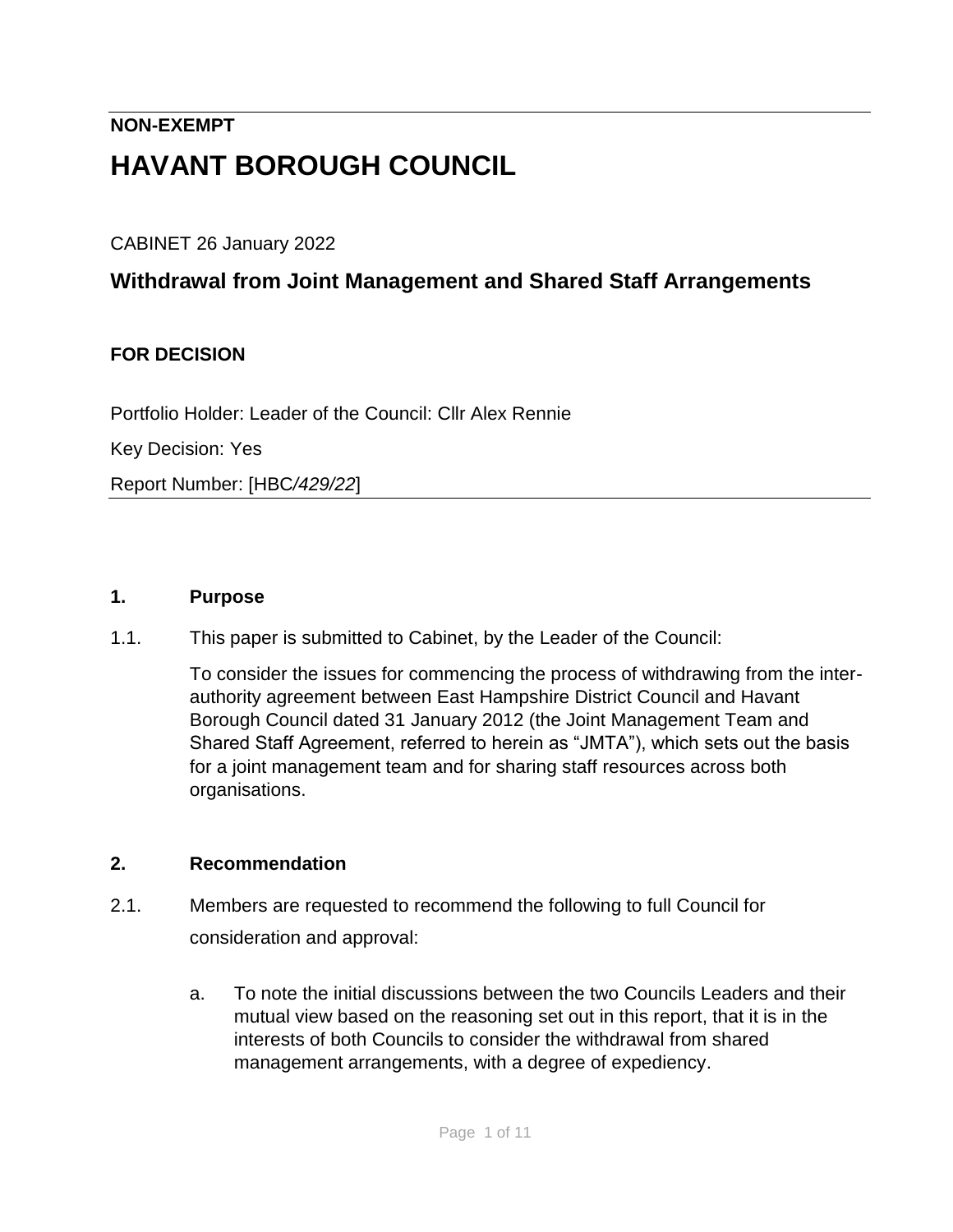- b. To agree to withdraw from the Joint Management Team Agreement, subject to a business case being reported to the next meeting of the Council exploring the risks, issues, benefits and costs of the withdrawal and further exploring those in light of a proposed reduction of the 24 months exit period.
- c. In the interests of ensuring that both Councils ensure appropriate governance, to request that the Chief Executive
	- i. puts in place appropriate measures for both Councils to adhere to the conflict-of-interest policy as this matter is considered, and in that respect to ensure appropriate acting up arrangements or deputies are appointed to represent the interests of both Councils.
	- ii. to report to each meeting of the Council on progress against the proposals to exit the Joint Management Team Agreement with a view to reporting separate management structures to each Council meeting by May 2022, ensuring stability in the management teams at the earliest opportunity.
- d. to request that Kim Sawyer is confirmed as the acting Chief Executive and Head of Paid Service for Havant Borough Council until such time as the Council may secure an interim Chief Executive.
- e. That Council receive legal advice on:
	- i. appropriate procedures to recruit an interim Chief Executive
	- ii. the process to secure a permanent Chief Executive and to make appropriate arrangements to begin a recruitment process, subject to confirming the advice received
- f. To request that as part of the budget report to be brought to the next full Council, it includes a timetable and project plan in respect of the actions above

## **3. Executive Summary**

- 3.1. The business case for sharing senior managers across both East Hampshire District Council and Havant Borough Council was agreed by the Council on - 3<sup>rd</sup> June 2010.
- 3.2. On 23 February 2011 the Council approved a business plan for extending their shared management arrangements to include a management restructure which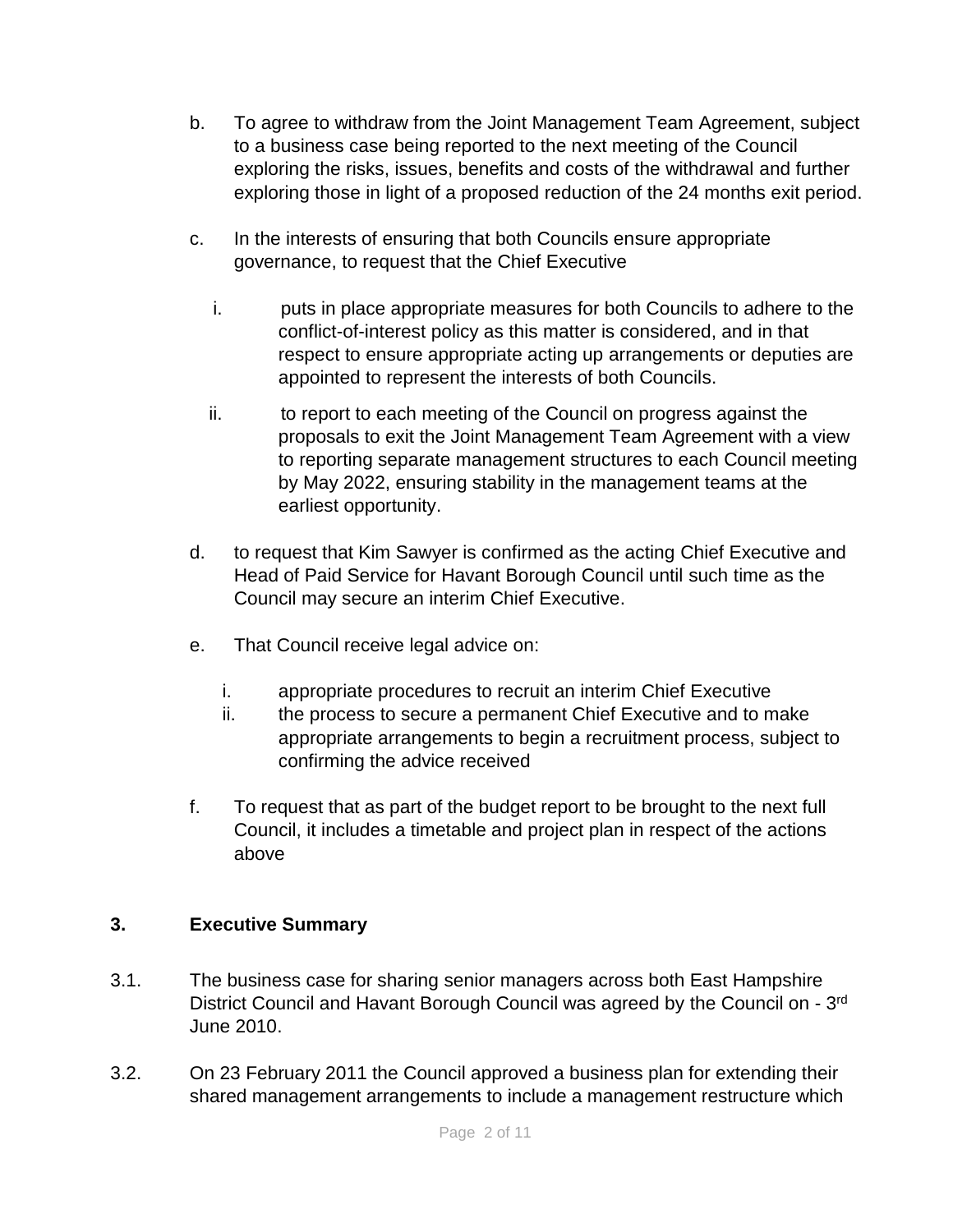subsequently resulted in further managers and staff carrying out the duties and activities and functions of their posts for and on behalf of both of the Councils.

- 3.3. On 31 January 2012 the formal agreement being the JMTA was entered into and sealed by both Councils.
- 3.4. The partnership between the two Councils has been very successful and has delivered many benefits including reduced costs of senior and middle management and economies of scale in procurement and sharing of capacity and expertise which in turn has led to better resilience.
- 3.5. In January 2022 the delivery phase of the Shaping Our Future programme was due to commence and would have led to closer integration of the two Councils' services including staff, processes, policies, and systems. A key implication of deeper integration is the increased degree of difficulty and cost involved in exit from the partnership.
- 3.6. Therefore, this was an important point in time for the Councils and an opportunity for Leaders to pause to consider the wider context and to ensure that deeper integration between the two Councils would deliver the Councils' respective political priorities, the outcomes they desire for local residents and businesses and a sustainable future.
- 3.7. Having reflected on the current context it was clear that a number of factors contributed to the conclusion that further integration at this point in time was not appropriate and that the partnership may no longer present the best option for a sustainable and successful future. These factors include:
	- a. **Future vision for Havant BC:** Havant is an area that needs to maximise opportunities for growth. The population is forecast to grow over the coming years and the Council needs to ensure that it can provide economic opportunities to match the pace of growth for the area. Havant recognises that growth is best achieved through the various partnerships which operate within its economic geography. The decision by the Government to create a new freeport, one of only 8 sites selected within the country, creates a future priority for Havant Borough Council and the potential to look for future economic development within the development of the Solent Freeport.
	- b. **Differing economic geographies**: The discussions taking place regionally about devolution have led to discussions about a number of potential options for the future. Havant is in a separate economic geography to EHDC, which looks more to the South and to partners with a similar urban and coastal character to Havant. Although the implications of the Levelling Up White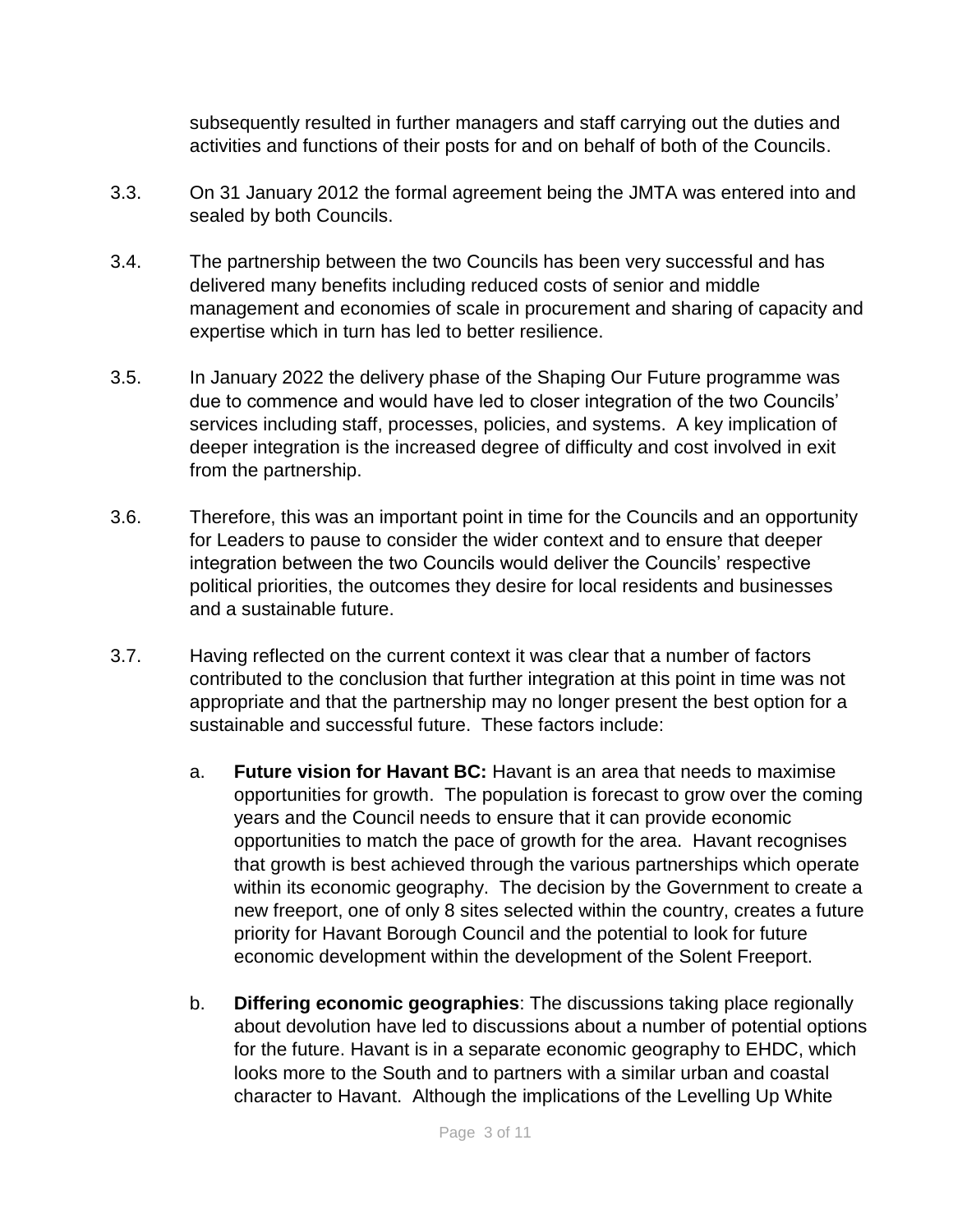Paper are not yet known and understood, Havant wants to be in a position to bid for all financial and governance opportunities which may arise from that White Paper.

- c. **Regeneration:** Havant BC is developing a number of ambitious regeneration projects. Improvement of infrastructure will support a thriving economy with resulting benefits for vibrant and safe communities. Havant is working with a number of partners to improve the town centres and the waterfront, which is a major asset in the Havant area. Our coastal partnership demonstrates a natural alignment on key issues like coastal erosion with other authorities and partners in the Solent area.
- d. **Place shaping:** In order to develop its future ambitions, the Council needs to put in place a dedicated management team to represent its singular interests at that regional, strategic level and promote Havant's corporate priorities.
- 3.8. Each Council has clear priorities, and these are increasingly divergent Havant is focussed on regeneration and place making and East Hampshire continues to focus on the importance of Sustainable Planning and planning enforcement and the welfare and wellbeing agenda.
- 3.9. Both Councils wish to focus on partnerships that support their political priorities including closer links with the Police, the new ICS structures and potentially other neighbouring Councils with similar demographics and similar economic features.
- 3.10. The partnership between Havant Borough Council and East Hampshire District Council has been in place for a long time and successfully led by the Chief Executive and her team but for the reasons outlined above it is the right moment to move forward in a different direction.

## **4. Additional Budgetary Implications**

- 4.1. The Chief Executive has been requested to collate a report to be brought back for consideration by council, this report will include information on risk, benefits, and costs of options for consideration by members.
- 4.2. Full details of the budgetary implications will be brough forward in the options paper.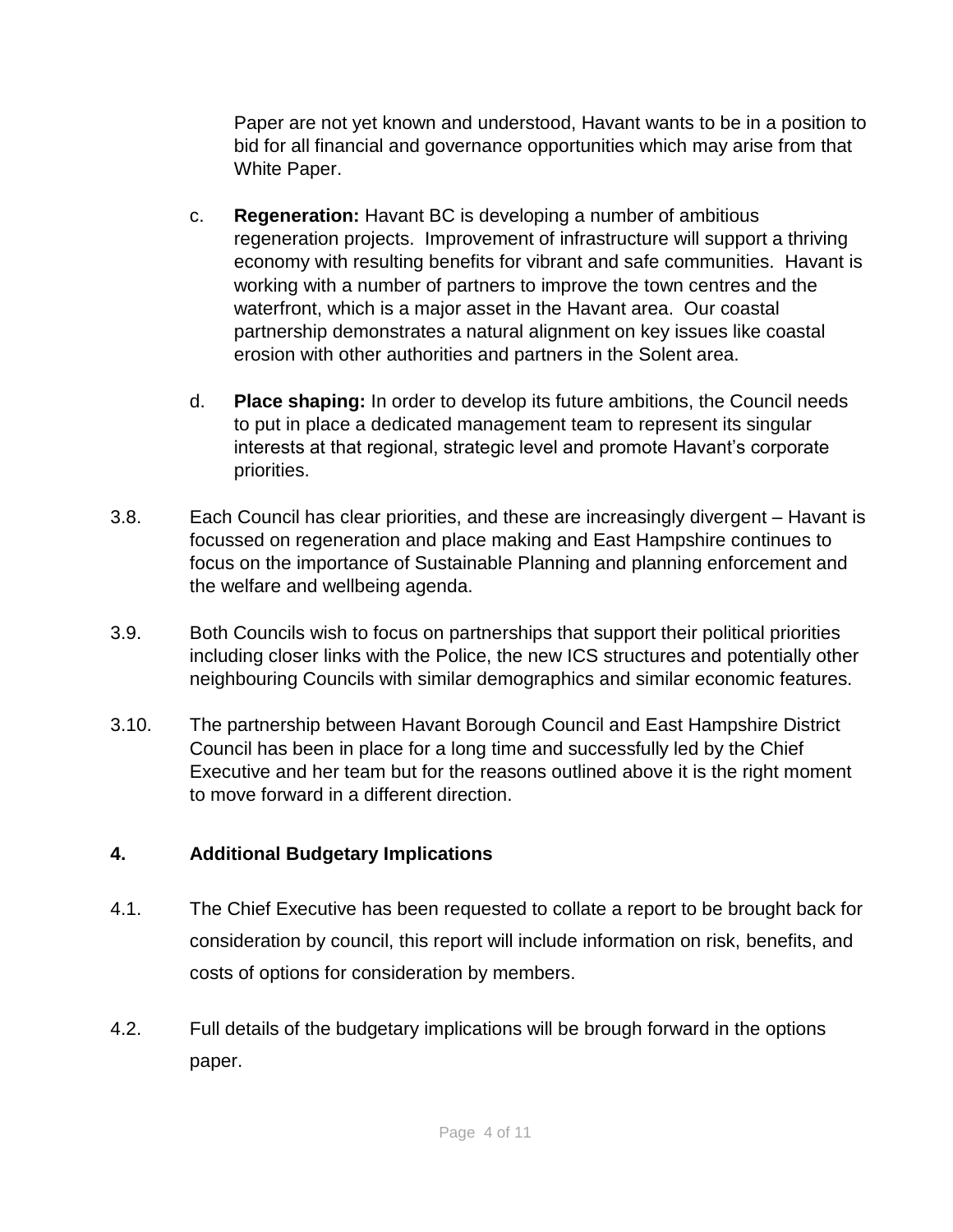#### **5. Options considered**

5.1. These will be considered in the business case as proposed and set out in the recommendations.

## **6. Resource Implications**

## Financial Implications

- 6.1. Currently cost of the joint management team is shared equally across both Councils. There are also a significant number of services which are either fully or partially shared.
- 6.2. It is inevitable that a straight withdrawal of all arrangements would create significant additional cost but taken in tandem with the Shaping our Future programme these should be mitigated to some extent.
- 6.3. Havant BC as reported to Council in the budget reports in February 2021 is forecasting year on year deficits within its Medium-Term Financial Strategy. The Shaping our Future and the move towards more integrated services with East Hampshire DC provide a robust and credible solution to ensuring the organisation moved into long term financial stability.
- 6.4. Havant BC has a small Ear Marked Reserve to provide revenue funding for one off cost that may arise from transformation, this may now not be sufficient and alternative funding may need to be considered. These will be included for consideration with the options report being brought back to Full Council.
- 6.5. The council will need to take action to control its expenditure and put in place alternative credible plans to bring the MTFP into a balanced position.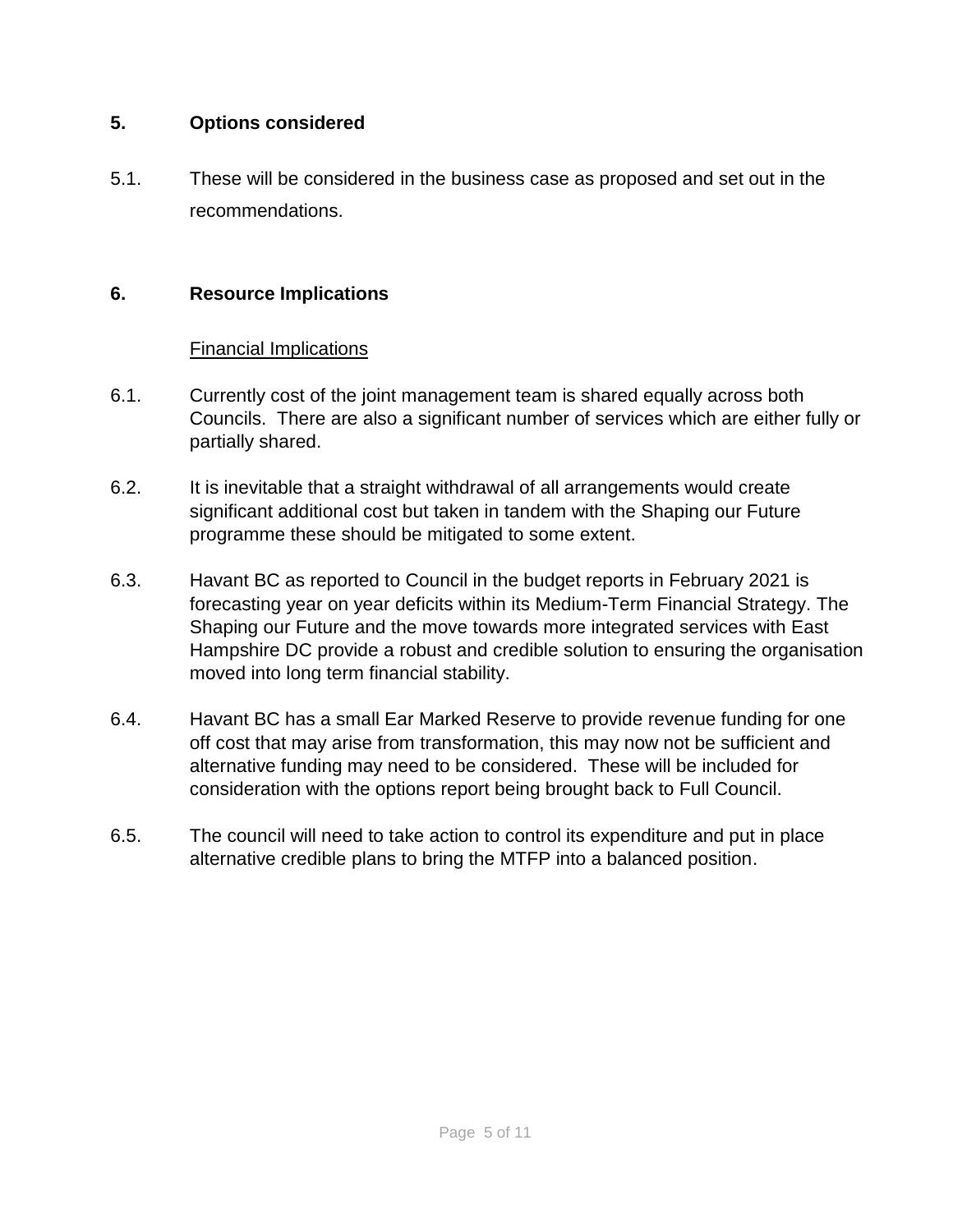### **Section 151 Officer comments**

Date:18<sup>th</sup> January 2022

Full financial implications will be reported to Council within the business case as requested at recommendation (b).

#### Human Resources Implications

- 6.6. The provisions within the JMTA and the Business Plan extend to the 'Joint Management team' and 'Shared Staff'. The JMTA contains clauses which relate to the specific HR matters which would arise from the termination of the agreement such as:
	- i. The allocation of staff on termination
	- ii. The equal apportionment of costs e.g., redundancy and pension strain
- 6.7. HR related matters tend to be complex in nature and therefore the risks and implications for these matters will be set out within the business case being reported to the next meeting of the Council.
- 6.8. Due to the process related to withdrawing from the present JMTA and shared staff arrangements and issues as to conflict of interest, both Councils are considering the need to expedite appointing separate Chief Executives. East Hampshire District Council are the host employer for the current Joint Chief Executive which will entail an offer being made to the current Joint Chief Executive of a change of duties to that of a sole Chief Executive for East Hampshire District Council; this will need to be in accordance with employment requirements and suitable terms and conditions by way of agreement between the Council and the Joint Chief Executive. Havant District Council will be considering an appointment of an acting chief executive for Havant Borough Council pending an interim and then permanent Chief Executive for Havant Borough Council. Both councils should work together to align this process.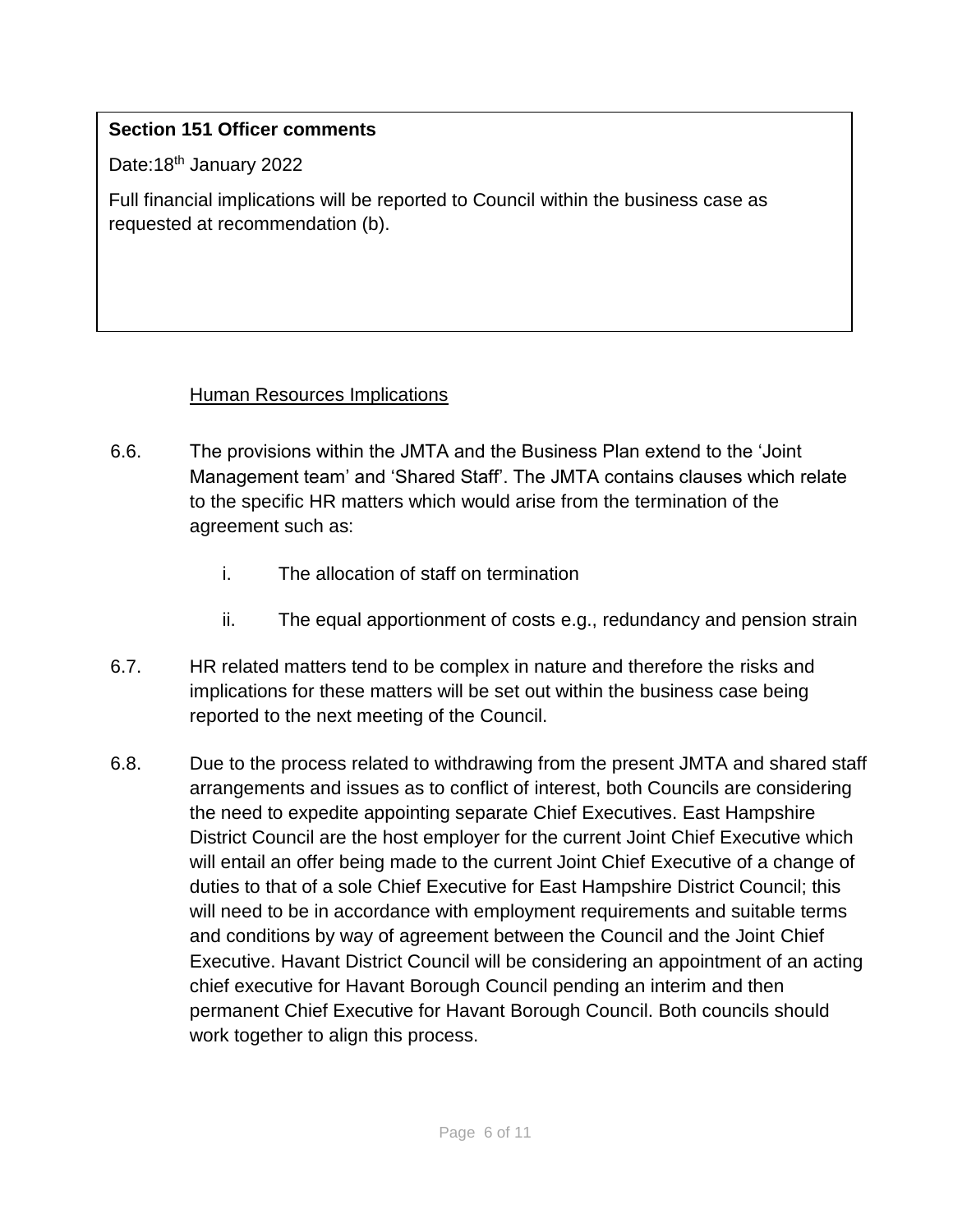### Information Governance Implications

- 6.9. The JMA contains protocols have been established to deal with (1) Conflicts of Interests of individual officers (appendix 3 of the agreement) and (2) Information sharing Protocol (appendix 2 of the agreement). In addition, the Council has adopted in 2021 a more detailed conflict of interest policy setting out the procedures for managing potential conflict matters including that may arise for the JMTA. It is essential that this is adhered to in order to manage any potential conflict of interest that may arise between the two Councils as a result of and during the withdrawal of the JMTA.
- 6.10. Links to Shaping our Future Programme

The Shaping our Future Programme has been proceeding in accordance with the plans adopted by both Councils in July 2022, which set out the intended benefits, activities, and timetable.

- 6.11. The estimated benefits were based on research into what had been achieved in other, similar councils, using the same transformational tools. As a result of the decoupling of the Councils, further work will need to be undertaken to take account of:
	- a. The revised needs of the Councils, especially in relation to finance, that takes account the costs of separation and the impact of that on both the quantity and timing of savings to enable a budget to be set and for the transformation programme to deliver against the requirements of the medium-term financial strategies.
	- b. The potential of the programme to deliver, given that the separation of the Councils potentially constrains some of the transformational pathways on which it is reliant, most notably services complying with a target operating model, and benefits to be derived from further sharing of services.
	- c. It should be noted however that other pathways remain available; demand management, service re-design, use of digital, commerciality and community development. The Target Operating Model for the two Councils will need to be reconfigured to suit the needs of the Councils individually, and the Councils may yet decide to share some services where it makes sense to do so.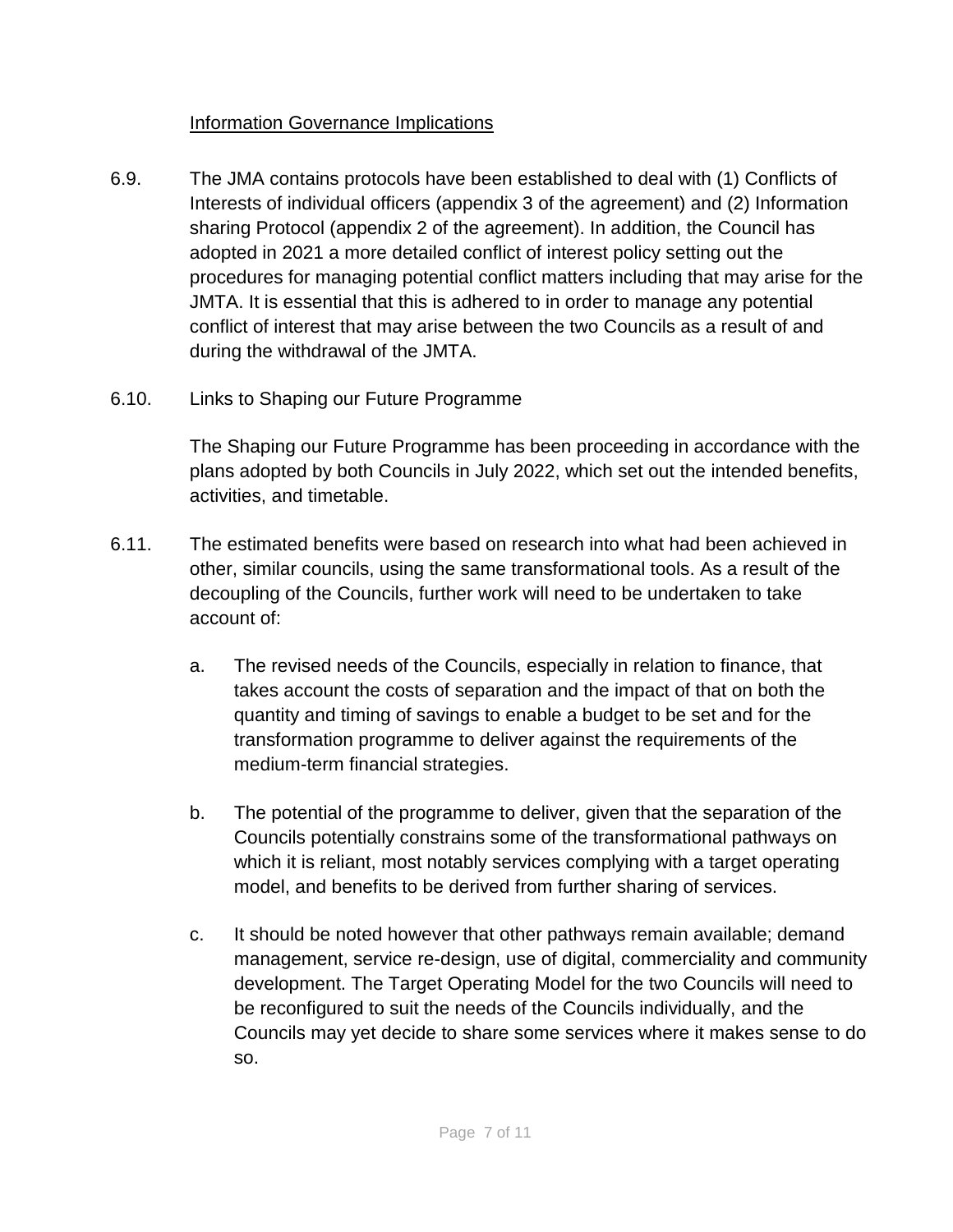- 6.12. The activities of the programme are contained within the agreed timetable. Work has been completed to create an evidence base for determining the relative priority and current efficiency of each service in both Councils. Work has also gone into the development of a set of tools to be used in the transformation of services. A high-level method for redesigning services, called an Applied Programme in Service Redesign, has also been developed as well as a virtual learning environment to support service leaders as they progress through the programme. All these elements are owned by the Councils separately and are the foundations of any further transformational activity.
- 6.13. The currently planned next steps are to complete a target setting exercise which informs Heads of Service and their direct reports about the savings and improvements that are being targeted over the next three years. Thereafter, in clusters of interdependent services, these leaders were due to attend the Applied Programme, to develop service improvement plans to transform their services over that period.
	- a. It is currently the intention to complete this exercise, as it will be necessary to ensure there is a credible plan within the medium-term financial strategy, and the current proposals relate to the Councils as separate entities.
	- b. It is also the intention to further develop the Applied Programme and the transformational tools, as this work can also be utilised by the Councils together or separately.
- 6.14. Further work will need to be undertaken on the service clusters, their timing, and attendees on the Applied Programme. The ending of the JTMA may well leave some services without leaders for a period, and it is the participation of service leaders that drives the Programme. Both Councils will need a credible transformation plan, and it will be up to each to determine how to utilise the work to date in ensuring they have a way forward which suits their individual needs.

#### **Shaping our Future Lead comments/sign-off**

Date: 18.01.22

Max Wide

Comments are set out above.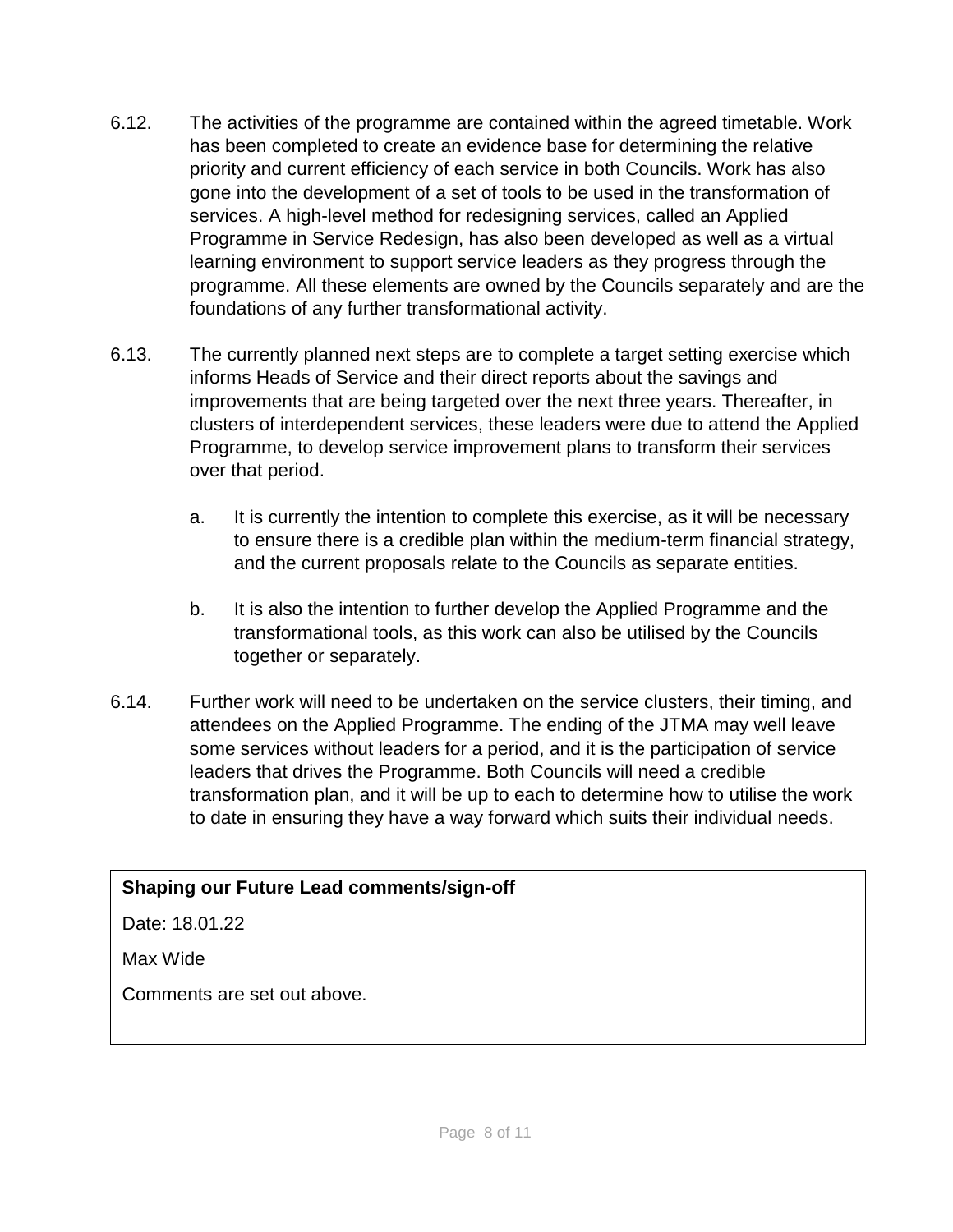#### Legal Implications

- 6.15. The JMTA sets out the legislative background upon which both Councils rely in order to allow the Joint Management Team and defined "shared staff" to work across both organisations.
- 6.16. On the 1<sup>st</sup> October 2010 a Joint Management Team was established across both Councils. On the 1st October 2011 the new Service Managers took up their posts to manage services across both Havant and East Hampshire Councils.
- 6.17. Protocols have been established to deal with (1) Conflicts of Interests of individual officers (appendix 3 of the agreement) and (2) Information sharing Protocol (appendix 2 of the agreement)
- 6.18. The Agreement sets out details of cost apportionment namely:
	- a. that the apportionment for one-off redundancy and associated pension costs will be shared;
	- b. that the one-off costs of retaining recruitment consultants be apportioned equally;
	- c. the ongoing salary and on-costs be apportioned equally unless there are material factors that dictate that a different apportionment is appropriate in any financial year; and
	- d. that any proposal to apportion or share ongoing costs other than on an equal shares basis in a particular year shall only be made following a resolution of each Council's Cabinet and if apportionment is a departure from the budget by each Council by its full Council.
- 6.19. The Agreement continues in force until terminated either unilaterally by one Council acting by its full Council only after a decision by one or both of the individual Cabinets that the withdrawing Council is unable to accept or by agreement by both Councils acting by the full Councils on the recommendation of one of the Cabinets.
- 6.20. In the event of either of the Councils wishes to withdraw from the Agreement they must give to the other not less than 24 months prior written notice expiring on the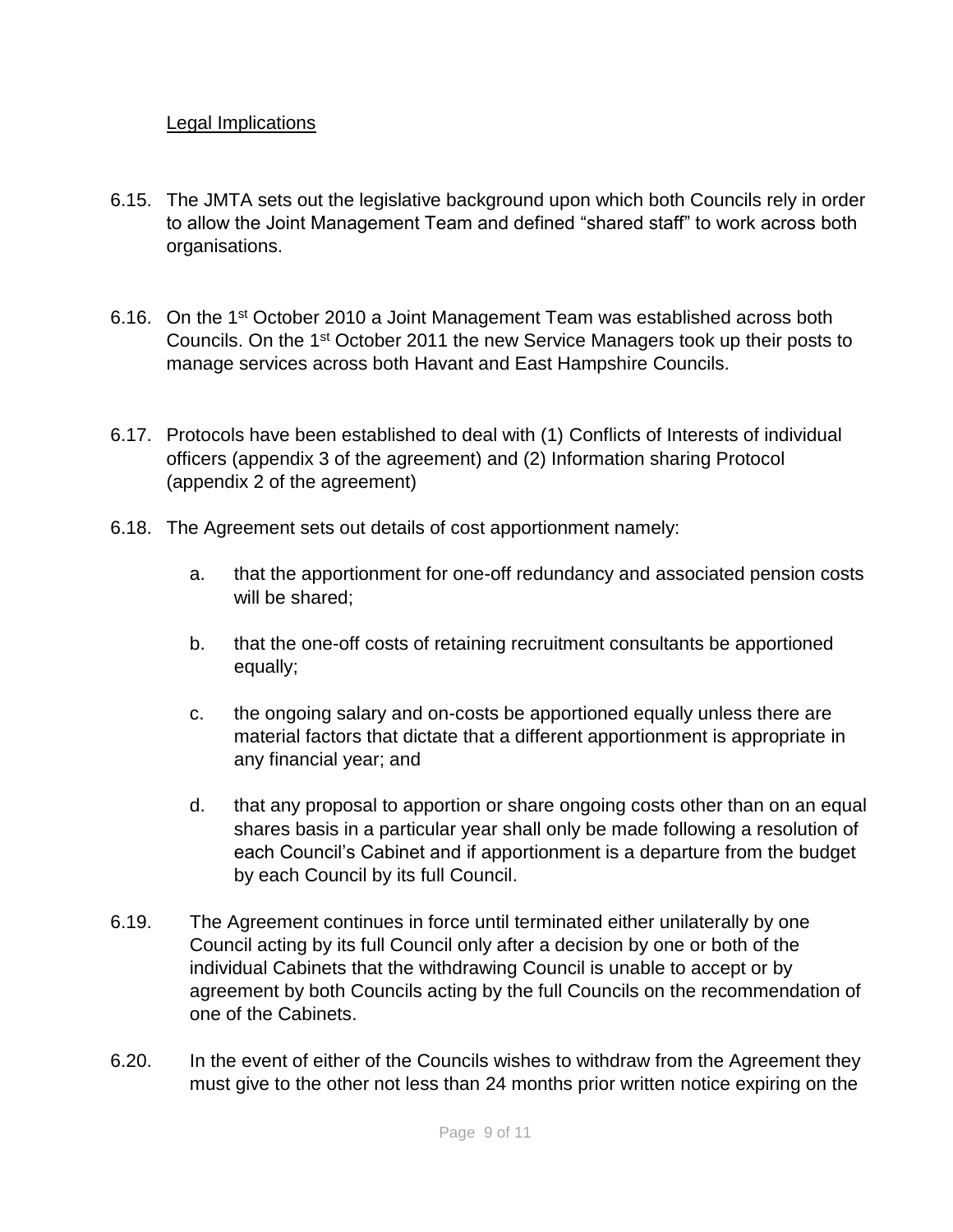31<sup>st</sup> March in a calendar year and such a decision to terminate or withdraw may only be made by the Councils acting by their full Council.

- 6.21. In the event of a termination or withdrawal from the Agreement the consequential costs, including costs of recruitment selection administration, but not salary costs after the termination date, shall be apportioned equally between the two Councils and each Council will indemnify the other Council in respect of the Council's share from and against any actions or causes of action, claims, demands, proceedings, damages, losses, costs, charges and expenses whatsoever arising from or in connection with termination or withdrawal.
- 6.22. There is provision within the agreement for dispute resolution in the event that the Leaders of the Councils in conjunction with the Chief Executive are unable to resolve any dispute. Any such unresolved dispute may be referred to an arbitrator appointed from the Chartered Institute of Arbitrators or such other professional body appropriate to the matter in dispute.
- 6.23. A consideration of the process for withdrawing from the JMTA, and the financial positions of both Councils, has the potential to give rise to a difference of position on commercial and financial matters; officers and councillors will need to adhere to the Council's conflict of interest policy when preparing advice, which is likely in practice to require a separation of advisory officer teams to ensure independent and confidential advice can be provided when and as required.
- 6.24. In order to comply with the JMTA and legislative duties which include reporting to council where appropriate on staffing and resource matters, the Chief Executive as Head of Paid Service will need to consider carefully, in practice, how to ensure conflict does not arise such that one council is not favoured over the other, for example in relation to the allocation of joint management team members or staff upon withdrawal. The two councils will be considering an expedited approach whereby the present Joint Chief Executive, who is employed by EHDC as host employer, will be made an offer as to a change of duties to that of a sole Chief Executive for EHDC. This process will need to comply with employment legislation including employee rights and entitlements, which will in practice need to be resolved and ensconced in a suitable agreement. Havant Borough Council, who are not the host employer of the Chief Executive, will be considering expediting an appointment of an acting Chief Executive for Havant Borough Council, pending recruitment in accordance with legislative and constitutional process, of an interim Chief Executive and then permanent Chief Executive for Havant Borough Council. The JMTA allows for variation and in the event of a decision by the two councils to engage that course, this could be affected by a variation to the JMTA, consulting both Leaders, to amend the new agreement such that that role is no longer a joint management team role.